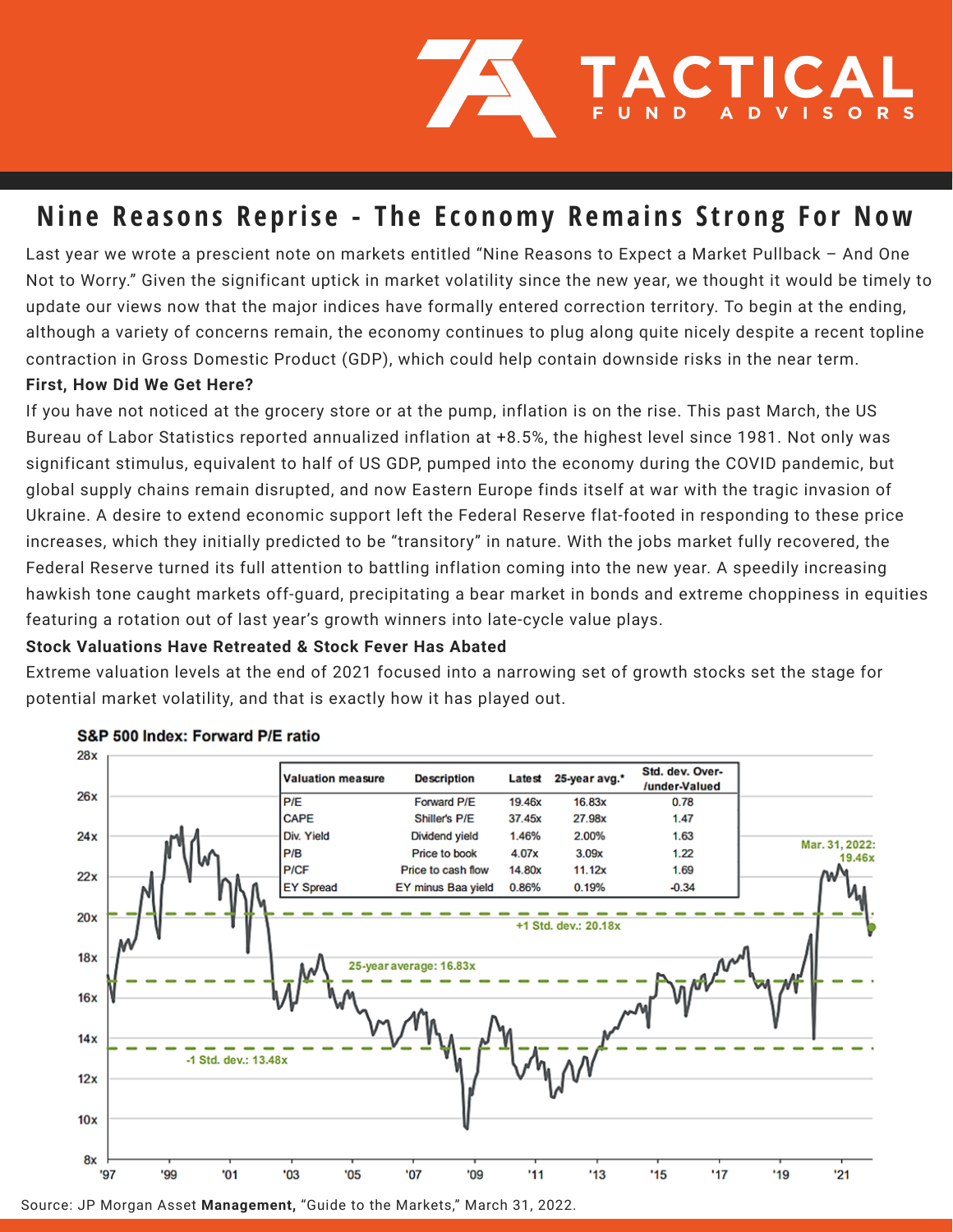As shown above, the good news is that forward Price/Earnings ratios have come back into a more normal range even though they remain above long-term averages. Throughout last year, the investing conversation surrounded heady Meme-Stocks, Special Purpose Acquisition Companies ("SPACs"), and Initial Public Offering ("IPO") volume. With the growth sector having come back down to earth, investors are now more reasonably sanguine about future earnings prospects.

## **We've Seen a Typical Correction**

Last year investors bought every "dip" in the market, allowing only a short-lived -5% peak-to-trough fall. This year has been a different story, with the S&P 500 US Large-Cap index twice falling into a mid-teen correction level. Although this has "felt" quite negative, the reality is that the three-year low volatility power ramp higher in the indices spoiled investors to a degree; the fact is that the average intra-year retrace back through 1980 has been about -14%. In other words, this is very normal market behavior, and one view is that it is quite positive to have finally cleared the deck so that markets may resume their long-term rise at a healthier pace.



S&P intra-year declines vs. calendar year returns Despite average intra-year drops of 14.0%, annual returns were positive in 32 of 42 years

Source: JP Morgan Asset Management, **"Guide** to the Markets," March 31, 2022.

## **Inflation May Be Peaking, But Could Persist**

While it is still reasonable to believe inflation will abate as supply chains slowly come back on-line, residual waves of COVID shutdowns in China have caused them to last longer than expected. This, coupled with a tight labor market, has promoted transmission of higher prices into labor and housing costs, which tend to be "sticker" and longer lasting. The war in Europe is not helping, since a third of global grain production comes from Ukraine, and significant energy supplies face restrictions from Russia to Europe. All this makes the Federal Reserve's mission to reduce inflation especially difficult since these factors go beyond our borders and their direct control. This exacerbates market fears that the Feds will make a policy error, over tightening monetary policy and creating a recession rather than the "soft landing" they wish to achieve.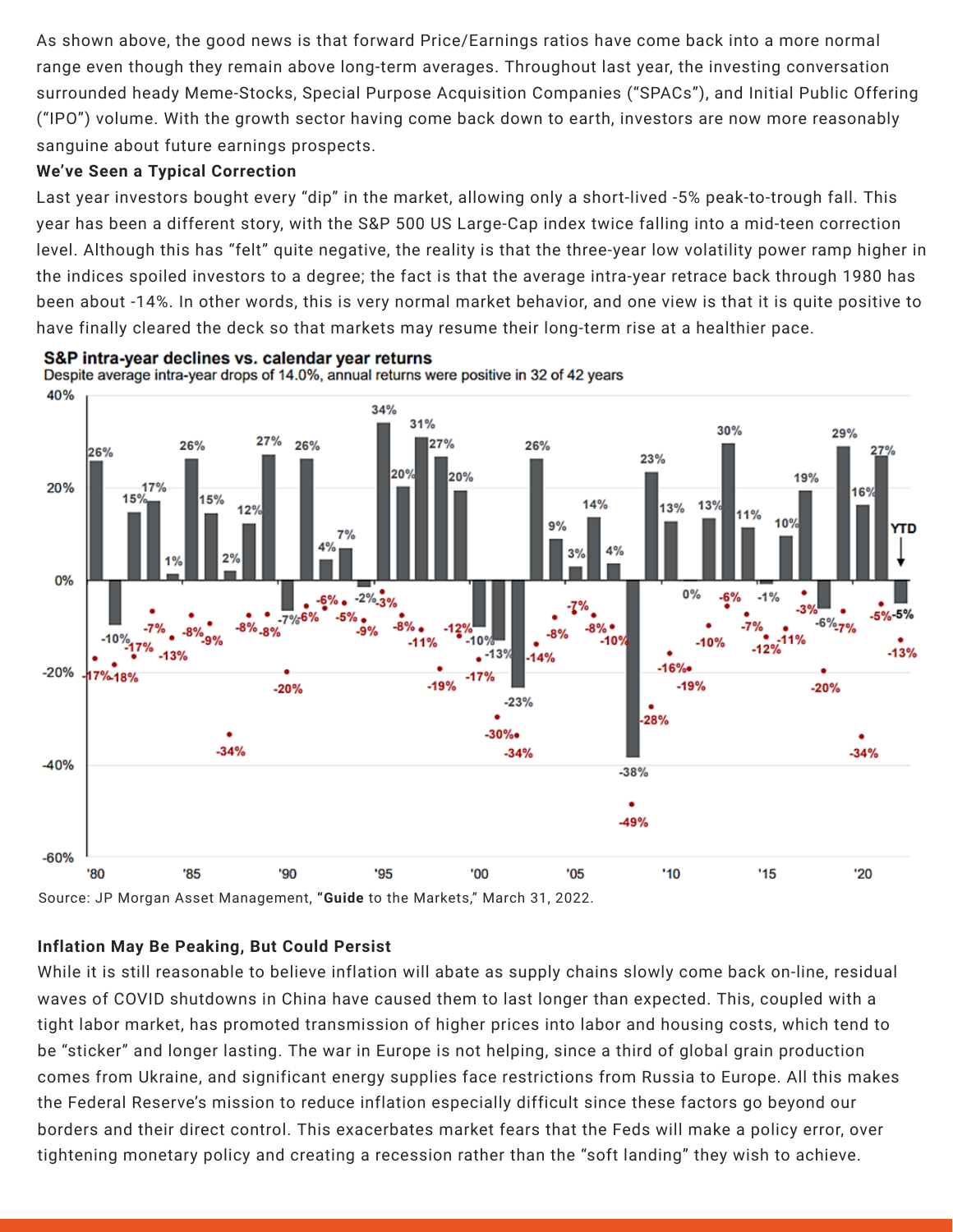## **Growth Is Leveling Off, But Remains Robust**

Despite rising costs, corporate America continues to grow its bottom-line. With 20% of the S&P 500 having reported first-quarter earnings, we are seeing +6.6% average growth. Although this is the lowest rate since late-2020, it is nicely positive and well above expectations (Factset, "S&P 500 Earnings Season Update," 4/22/22). We could make similar comments at a macro level. While Q1 GDP posted a surprisingly negative -1.4% first read, this was largely due to trade and inventory effects, with consumer spending and corporate investment levels remaining strong (Reuters, "US Economy Shrinks in First Quarter…," 4/28/22). The US jobs market is particularly strong, with unemployment recently reported at 3.6% by the US Bureau of Labor Statistics.

## **We Remain Optimistic Despite Headwinds**

With all the current economic and geopolitical headwinds markets are facing, it is no wonder markets have been so challenging in 2022. That said, with the economy holding tight and much of the damage occurring visà-vis rotational effects among sectors rather than a wholesale sell-off, we have reason to believe drawdowns may remain contained to set up a better second-half to the year. Granted, it may take an unknown catalyst to get us there, but time is often the best medicine and markets have a way of eventually finding a path higher. Whichever direction markets may trade, the factors we have described above suggest the time is now to employ a more active, risk-managed, or "Tactical" approach to portfolio management. This is an approach that incorporates risk mitigation elements and strives to "lose less" or minimally reduce volatility during times when the bears come to call at the corner of Broad & Wall.

## **Tactical Fund Advisors Provides a Suite of Tactical Solutions**

One of the key assumptions we make at Tactical Fund Advisors ("TFA") is that, given a choice, few investors would intentionally remain fully invested during severely negative market environments such as those seen in 2000-2002, 2008, again during the COVID Crash last spring, and certainly during this new year in the bond market.

It for this reason that we are proponents of a tactical, risk-managed approach to portfolio management. In short, the primary goals of our tactically managed mutual funds: Tactical Income Fund ('TFAZX'), Tactical Moderate Allocation Fund ('TFAUX'), Tactical Growth Allocation Fund ('TFAFX'), Tactical Quantitative Fund ('TFAQX'), and Tactical Multi-Dimensional Fund '(TFADX'), are to (a) preserve hard-earned capital during periods of market distress, while (b) seeking opportunities for growth in the long run.

In closing, employing a risk-managed approach to at least a portion of one's portfolio provides investors a particularly good reason not to worry about corrections in the stock market. Investors should consider the investment objectives, risks, charges, and expenses of the Funds carefully before investing. The prospectus contains this and other information about the Funds.

You may obtain a prospectus at www.tfafunds.com or by calling the transfer agent at 888-838-9488. Read the respective prospectuses carefully before investing. As with all mutual funds, there is the risk that you could lose all or part of your investment in the Funds. The Funds may not achieve their investment objective and are not intended to be a complete investment program. Many factors affect the Funds' net asset values and performances.

The Funds are distributed by Matrix 360 Distributors, LLC, member FINRA/SIPC. Additional information about Matrix 360 Distributors, LLC is available at https://brokercheck.finra.org.